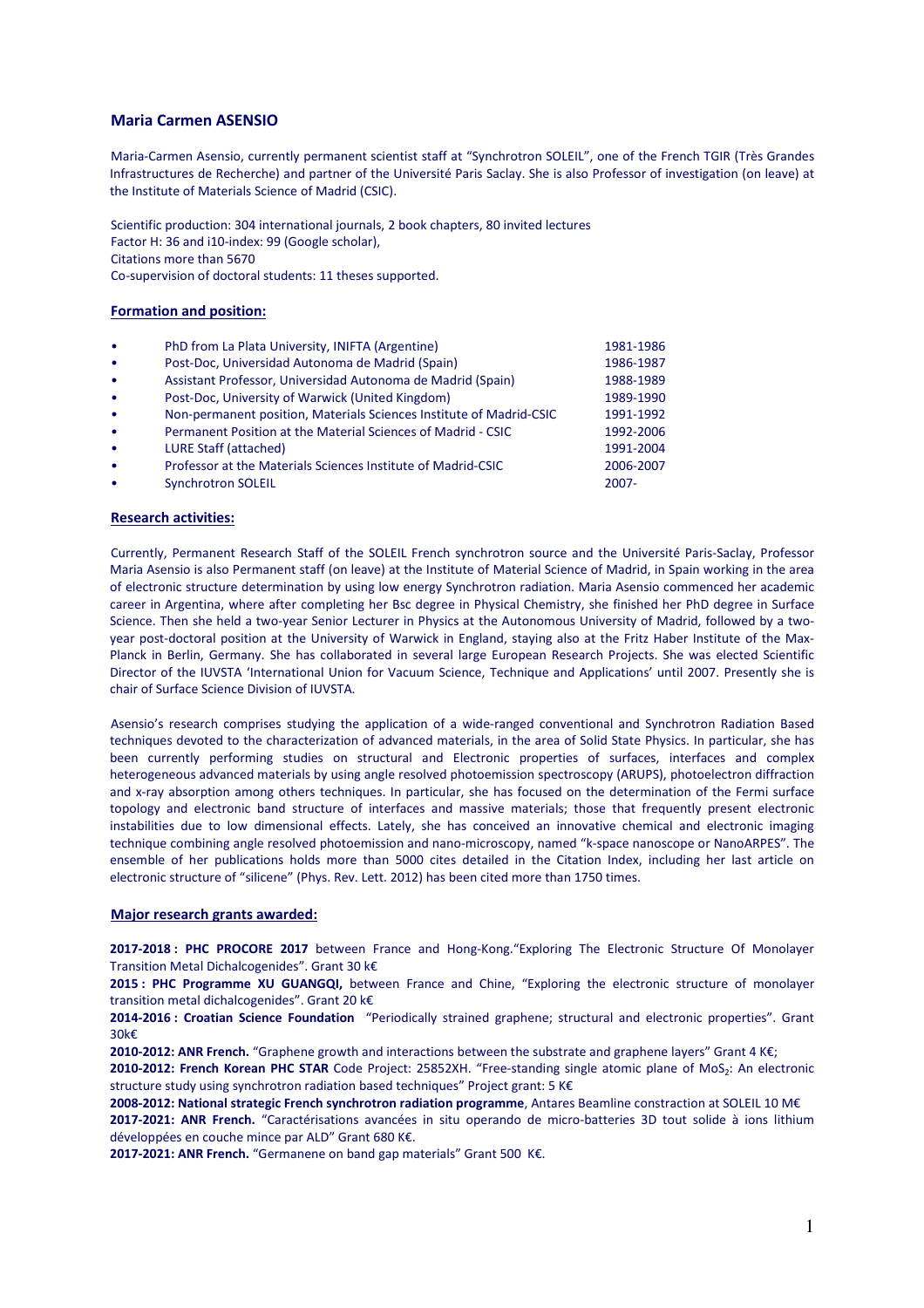### **Education and training:**

• MCA has supervised 11 Doctoral Thesis, 8 among them on ARPES of low-dimensional systems. The last 4 have been awarded the European Label. One has been initiated this year.

• MCA has supervised of 22 Post-Doctorates works supported by CNRS (1), Marie Curie Fellowship of the European Community (4), biannual scholarships from the Spanish Ministry of Education (4) and 3 postdoctoral fellowships the International Centre of French Students and Trainees (CIES), (2) by TOTAL research Lyon and (8) by SOLEIL.

# **Thesis list:**

# 11.- **Title: Exploring Synthèse et propriétes physiques de couches de graphène élaborées par ablation laser pulsé. Caractérisations sur Grans Instrument (Synchrotron SOLEIL). (Thesis)**

**Author:** BLEU, Yannick Mexon., **Advisor:** Donnet, Christophe (dir) and Asensio, M.C. (co-dir.)

# **Entity:** Laboratoire Hubert Curien, Université Jean Monnet Saint-Etienne and Synchrotron SOLEIL **Date:** to be determined.

#### 10.- **Title: Exploring electronic structure of Germanium Quantum dots on Silicon substrate. (Master Thesis) Author:** THAM, Jia Ying. , **Advisor:** Asensio Ariño, M.C. (dir.)

**Entity:** Multiple Degree Master Thesis in Chemistry for Erasmus Mundus International SERP-Chem Master. Presented at the University of Paris-Sud, following the courses at the University of Genova, University of Porto and University Adam Mickiewicz. **Date:** 2014-06-30

### 9.- **Title: Estructura electrónica, superficie de Fermi y ondas de densidad de carga en los óxidos de baja dimensionalidad n-Mo4O11 y KMo6O17. (Thesis)**

**Author:** Valbuena Martínez, Miguel Ángel., **Advisor:** Asensio Ariño, M.C. (dir.)

**Entity:** Universidad Autónoma de Madrid (UAM). Departamento de Física de la Materia Condensada & Instituto de Ciencias de Materiales de Madrid (C.S.I.C.) **Date:** 2006-06-23

# 8.- **Title: Electronic structure and charge ordering in Bi2Sr2CaCu2O8+ß and Bi2Sr2CuO6+ß** <sup>δ</sup> **superconductors. (Thesis)**

**Author:** Izquierdo Fernández, Manuel., **Advisor:** Asensio Ariño, M.C. (dir.)

**Entity:** Universidad Autónoma de Madrid (UAM). Departamento de Física de la Materia Condensada & Instituto de Ciencias de Materiales de Madrid (C.S.I.C.) **Date:** 2003-10-01

# 7.- **Title: Determinación de la estructura electrónica de materiales de baja dimensionalidad a partir de su superficie de Fermi. (Thesis)**

**Author:** Roca Pereda, Lydia., **Advisor:** Asensio Ariño, M.C. (dir.)

**Entity:** Universidad Autónoma de Madrid (UAM). Departamento de Física de la Materia Condensada & Instituto de Ciencias de Materiales de Madrid (C.S.I.C.) **Date:** 2003-04-25

# 6.- **Title: Evolución de la estructura electrónica y superficie de Fermi de interfases Ag/Si (111) en función de la cantidad de plata depositada. (Thesis)**

**Author:** Pérez Dieste, Virginia G., **Advisor:** Asensio Ariño, M.C. (dir.)

**Entity:** Universidad Autónoma de Madrid (UAM). Departamento de Física de la Materia Condensada & Instituto de Ciencias de Materiales de Madrid (C.S.I.C.) **Date:** 2002-11-15

### 5.- **Title: Pasivación de superficies semiconductoras y su influencia en las interfases metal-semiconductor. (Thesis) Author:** Martín Fernández, Marta G., **Advisor:** Asensio Ariño, M.C. (dir.)

**Entity:** Universidad Autónoma de Madrid (UAM). Departamento de Física de la Materia Condensada & Instituto de Ciencias de Materiales de Madrid (C.S.I.C.) **Date:** 2001-07-10

### 4.- **Title: Determinación estructural de sistemas adsorbidos sobre substratos semiconductores mediante la difracción de fotoelectrones. (Thesis)**

**Author:** Franco Cerame, Nicolás., **Advisor:** Asensio Ariño, M.C. (dir.)

**Entity:** Universidad Autónoma de Madrid (UAM). Departamento de Física de la Materia Condensada & Instituto de Ciencias de Materiales de Madrid (C.S.I.C.) **Date:** 1998-02-20

### 3.- **Title: Electron spectroscopy of layered structures based on lanthanum and carbón, ", specialization "physics of condensed mater". (Thesis)**

**Author:** Vyatkin, Andrei Gennadievich., **Advisor:** Adamchuk (dir.), Vera K. and Asensio Ariño, M.C. (co-dir.)

**Entity:** Saint Petersburg State University, Russian. & Instituto de Ciencias de Materiales de Madrid (C.S.I.C.). The work is performed in the department of solid state electronics of scientific research institute of Saint-Petersburg state university and in laboratory LURE at synchrotron storage ring Super-Aco (Orsay, France) in group of Prof. . M.-C. Asensio. **Date:** 13.06.1996